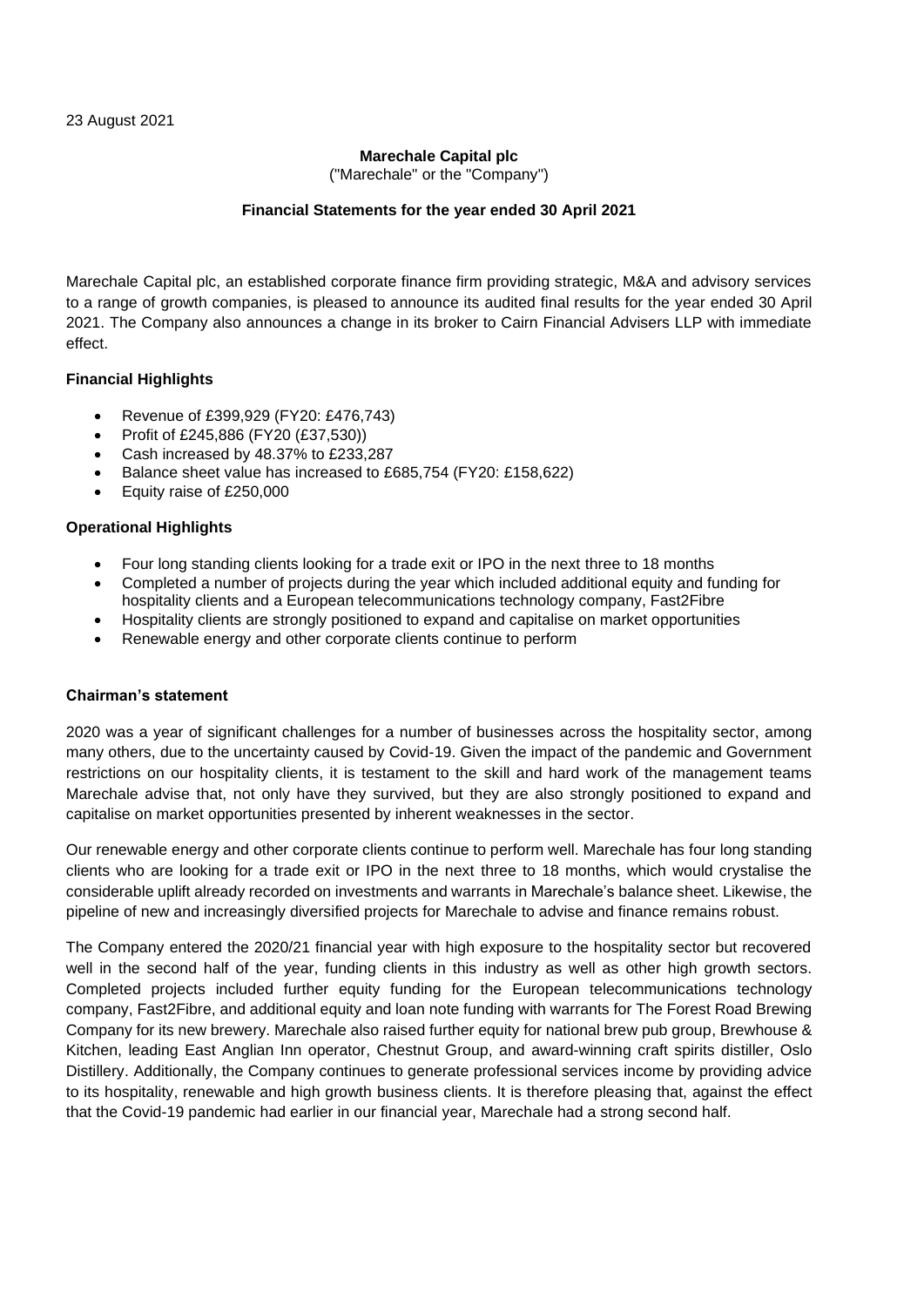On revenue of £400,000 (2020: £477,000), our gross profit margin reduced from 88% to 64%, which was almost entirely caused by higher than normal third-party commissions payable on one particular client. Administrative expenses remained steady at £463,000 (2020: £457,000).

Investments and warrants in three client companies generated unrealised gains of £412,000, offset by a small realised loss of £1,500, compared to a net overall loss in 2020 of £12,000, the latter being realised gains of £19,350 offset by a £21,000 write off and a £10,000 Covid-19 related fair value decrease.

I am delighted to announce that the net effect is a profit for the year of £246,000 compared to a loss of £37,500 in 2020. At the same time, the balance sheet value has increased significantly during the year to £686,000 from £159,000 in FY20, due to adding both profit and new equity which is explained in full in the Statement of Changes in Equity.

The Company's focus is to use its reputation and deal flow as a corporate finance adviser to build shareholder value in Marechale's balance sheet. This will be achieved by negotiating further equity and warrant positions, and joint venture arrangements as part of its terms of engagement with growth company clients. Marechale's historical investment performance has been excellent in this regard, having achieved an average internal rate of return of 13% across all of its client companies for its investor relationships since 2010. On its own account, since 2010, Marechale has realised an overall profit of £253,000 by investing in and/or benefitting from warrants in client companies, realising proceeds of £305,000 against a cost of £52,000.

Historically, the Company has had limited resources on its own balance sheet to fully capitalise on the opportunity and potential to create sizeable gains. The Company therefore embarked on a small capital raise earlier in 2021, raising £250,000 of new equity to deploy and support the development of this strategy in which Patrick Booth-Clibborn, Chief Executive, invested. We are hopeful that our investments in Burgh Island, Chestnut Group, Fast2Fibre and Future Biogas, amongst others, will deliver uplifts in value in due course.

Due to Marechale's track record as a corporate finance adviser in the £5-50 million Enterprise Value PE sector, the Board remains optimistic that the Company will continue to generate further uplifts on its current and future equity and warrant investments, both in the short and longer term.

Mark Warde-Norbury Chairman 23 August 2021

For further information please contact:

**Marechale Capital** Mark Warde-Norbury / Patrick Booth-Clibborn

**Cairn Financial Advisers LLP** Jo Turner / Sandy Jamieson

**Blytheweigh (Financial PR)** Tim Blythe / Megan Ray / Alice McLaren / Maddy Gordon-Foxwell

Tel: +44 (0)20 7628 5582

Tel: [+44 \(0\)20 7213 0885](tel:+44%2020%207213%200885)

[marechalecapital@blytheweigh.com](mailto:marechalecapital@blytheweigh.com) Tel: +44 (0)78 7574 4070

**Notes to Editors:**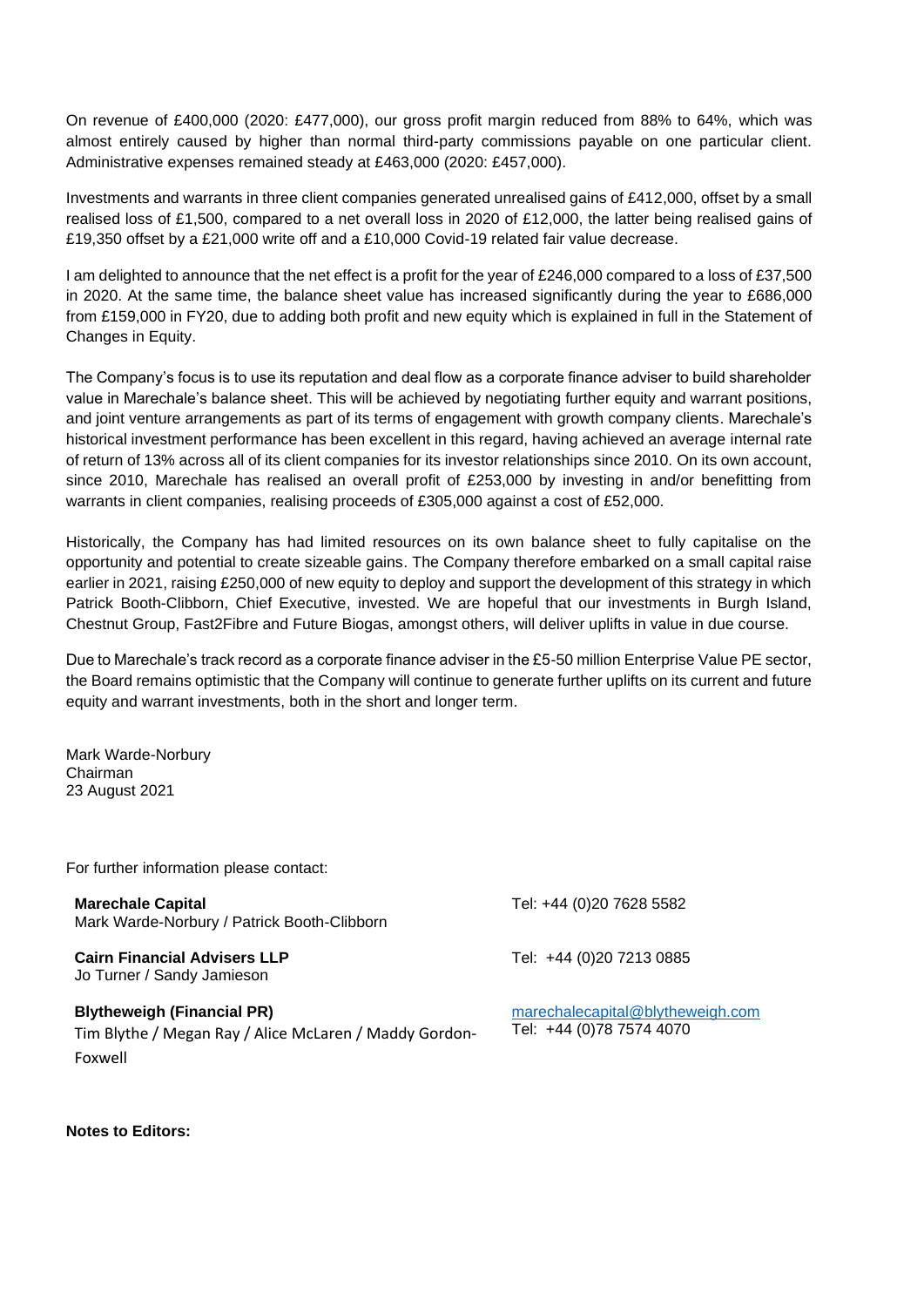Marechale is an established corporate finance firm providing strategic, M&A and advisory services to a range of growth companies, historically primarily in the hospitality and renewable energy sectors in the UK and Europe. Marechale also finances earlier stage and growth capital companies across other sectors with business and funding opportunities coming from its family office, private investor and private equity relationships

#### **Income Statement**

| Year ended                                                                                   | <b>Notes</b>   | 30 April<br>2021<br>£        | 30 April<br>2020<br>£        |
|----------------------------------------------------------------------------------------------|----------------|------------------------------|------------------------------|
| Revenue<br>Cost of sales                                                                     | 3              | 399,929<br>(144, 507)        | 476,743<br>(54, 5870)        |
| <b>Gross profit</b>                                                                          |                | 255,422                      | 422,156                      |
| Administrative expenses                                                                      |                | (463, 343)                   | (457, 272)                   |
| <b>Operating loss</b>                                                                        |                | (207, 922)                   | (35, 116)                    |
| Other income<br>Finance expense<br>Other gains/ (losses)                                     | $\overline{4}$ | 44.354<br>(1,063)<br>410,516 | 10,209<br>(251)<br>(12, 372) |
| Profit/ (loss) before tax                                                                    |                | 245,886                      | (37,530)                     |
| Taxation                                                                                     |                |                              |                              |
| Profit/ (loss) for the year                                                                  |                | 245,886                      | (37, 530)                    |
| Profit/ (loss) per share                                                                     | 5              | Pence                        | <b>Pence</b>                 |
| - Basic<br>- Diluted                                                                         |                | 0.39<br>0.35                 | (0.07)<br>(0.07)             |
| <b>Statement of Comprehensive Income</b>                                                     |                |                              |                              |
| Profit/ (loss) for the year                                                                  |                | 245,886                      | (37,530)                     |
| Total recognised comprehensive profit/ (loss)<br>(all attributable to owners of the company) |                | 245,886                      | (37,530)                     |

# **Balance Sheet**

| As at | 30 April | 30 April |
|-------|----------|----------|
|       | 2021     | 2020     |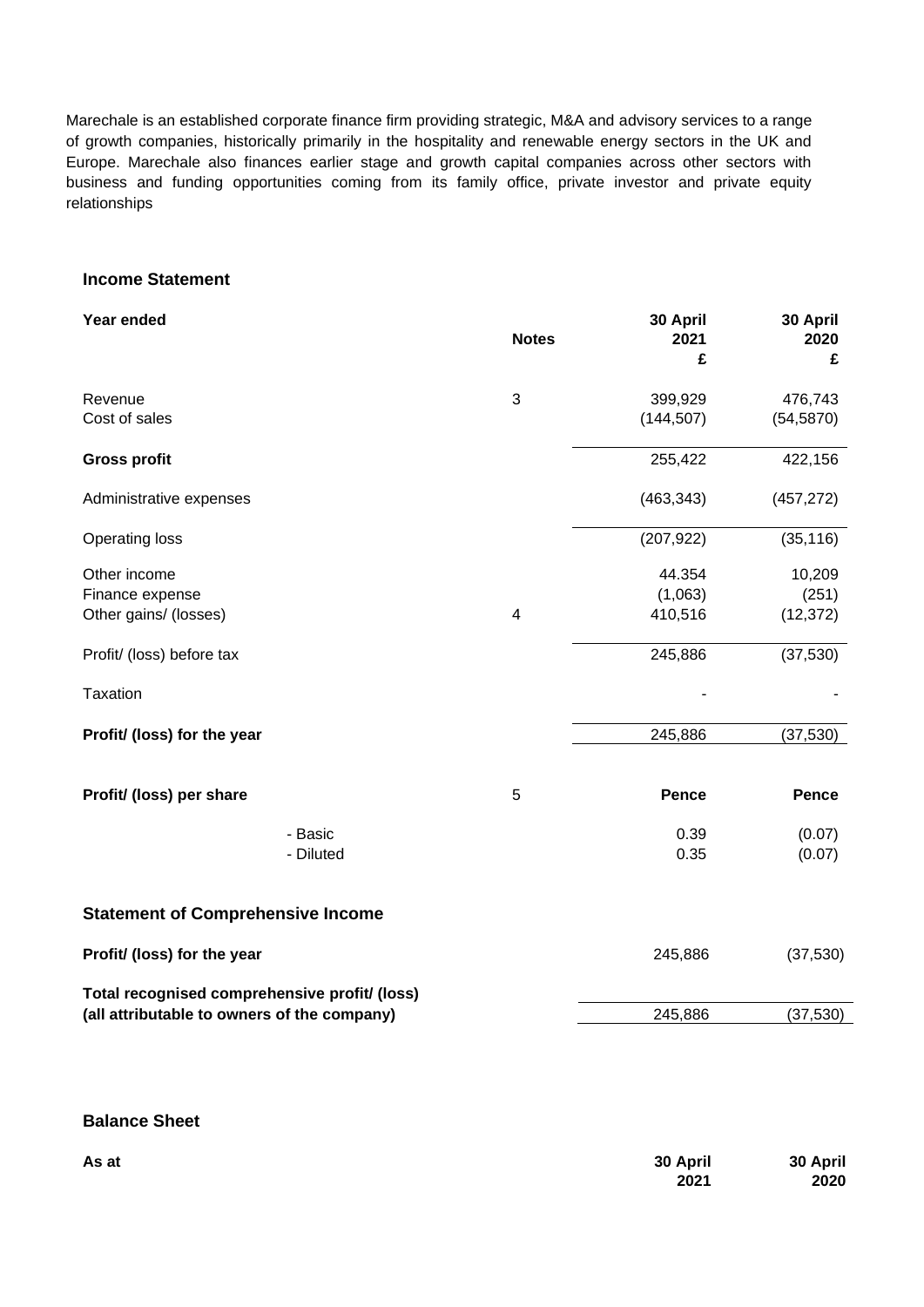|                                                          | <b>Notes</b> | £              | £              |
|----------------------------------------------------------|--------------|----------------|----------------|
| <b>Current assets</b>                                    |              |                |                |
| Investment in subsidiary                                 |              | $\overline{2}$ | $\overline{2}$ |
| Equity investments at fair value through profit and loss |              | 423,066        | 52,036         |
| Warrants at fair value through profit and loss           |              | 90,013         | 891            |
| Trade and other receivables                              |              | 50,599         | 61,990         |
| Cash and cash equivalents                                |              | 233,287        | 157,232        |
| <b>Total current assets</b>                              |              | 796.967        | 272,139        |
| <b>Total assets</b>                                      |              | 796,967        | 272,139        |
| <b>Current liabilities</b>                               |              |                |                |
| Trade and other payables                                 |              | (61, 213)      | (113, 517)     |
| <b>Borrowings</b>                                        |              | (7,500)        |                |
|                                                          |              |                |                |
| <b>Total current liabilities</b>                         |              | (68, 713)      | (113, 517)     |
| <b>Net current assets</b>                                |              | 728,254        | 158,622        |
|                                                          |              |                |                |
| <b>Long-term liabilities</b>                             |              |                |                |
| <b>Borrowings</b>                                        |              | (42,500)       |                |
|                                                          |              |                |                |
| <b>Net assets</b>                                        |              | 685,754        | 158,622        |
| <b>Equity</b>                                            |              |                |                |
| Capital and reserves attributable to equity shareholders |              |                |                |
| Share capital                                            | 6            | 643,690        | 461,449        |
| Share premium                                            |              | 85,247         |                |
| Reserve for own shares                                   |              | (50, 254)      | (50, 254)      |
| Reserve for share based payments                         |              | 42,709         | 28,953         |
| <b>Retained losses</b>                                   |              | (35, 638)      | (281, 527)     |
|                                                          |              | 685,754        | 158,622        |

# **Statement of Changes in Equity**

|                                                                            | <b>Share</b><br>capital<br>£ | <b>Share</b><br><b>Premium</b><br>£ | <b>Reserve</b><br>for own<br>shares<br>£ | <b>Reserve</b><br>for share<br>based<br>payments<br>£ | <b>Retained</b><br>earnings<br>£ |
|----------------------------------------------------------------------------|------------------------------|-------------------------------------|------------------------------------------|-------------------------------------------------------|----------------------------------|
| Balance at 30 April 2019                                                   | 461,449                      | $\blacksquare$                      | (50, 254)                                | 11,939                                                | (255, 819)                       |
| <b>Total comprehensive income</b><br>Charge/ (loss) for the financial year |                              |                                     |                                          | 17,014                                                | (25, 705)                        |
| <b>Total comprehensive income</b>                                          |                              |                                     |                                          | 17,014                                                | (25,705)                         |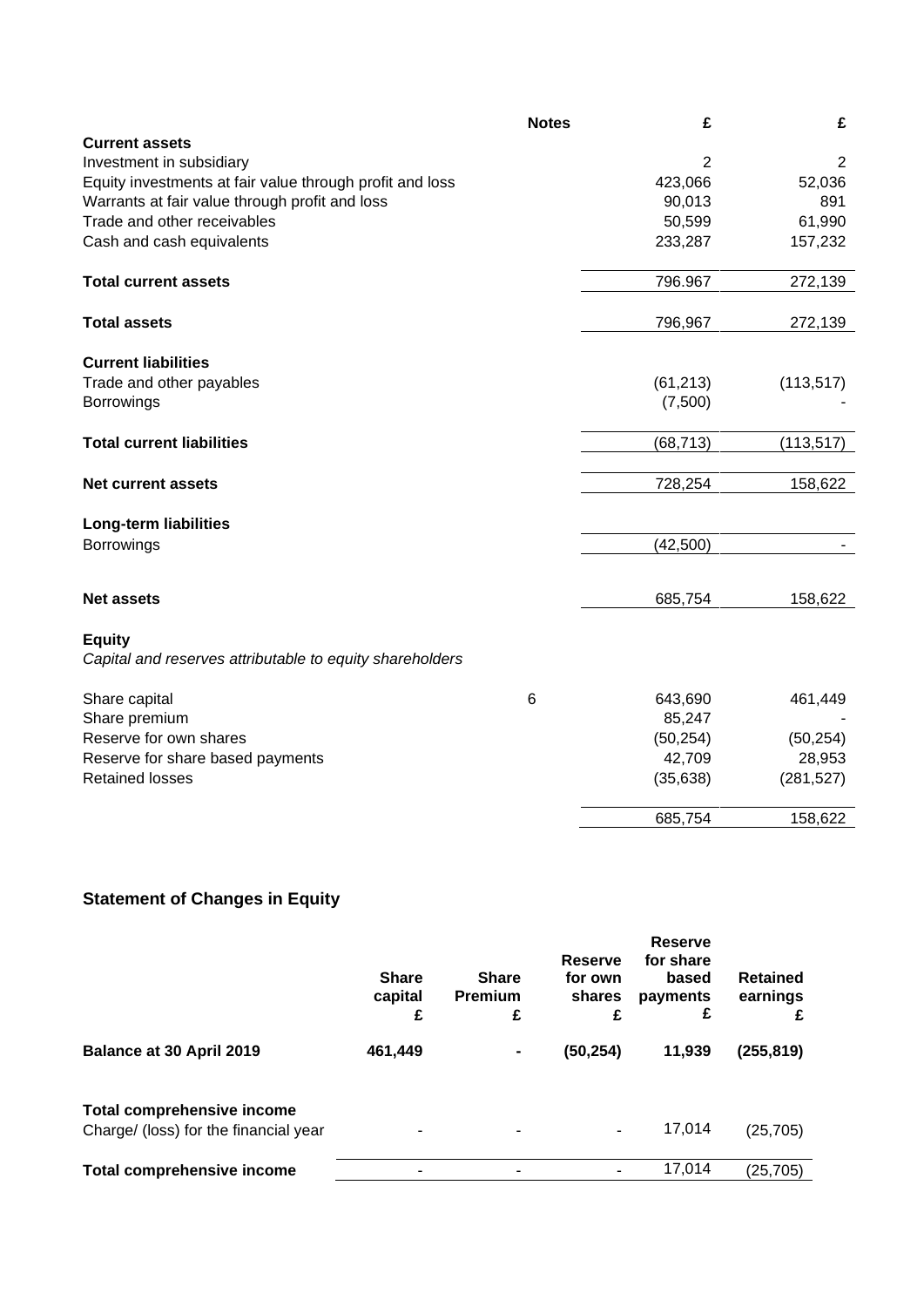| Balance at 30 April 2020              | 461,449 | $\blacksquare$ | (50, 254) | 28,953 | (281, 524) |
|---------------------------------------|---------|----------------|-----------|--------|------------|
| <b>Total comprehensive income</b>     |         |                |           |        |            |
| Charge/ profit for the financial year | ٠       | ٠              |           | 13.756 | 245.886    |
| Issued in year                        | 182.241 | 85.247         | -         |        |            |
| <b>Total comprehensive income</b>     | 182,241 | 85.247         |           | 13.756 | 245,886    |
| Balance at 30 April 2021              | 643,690 | 85.247         | (50, 254) | 42,709 | (35, 638)  |

# **Cash Flow Statement**

| Year ended                                                       | 30 April<br>2021<br>£ | 30 April<br>2020<br>£ |
|------------------------------------------------------------------|-----------------------|-----------------------|
| Net cash from operating activities                               |                       |                       |
| Profit/ (loss) before tax                                        | 245,886               | (25, 705)             |
| Reverse provision for share based payments                       | 13,756                | 17,014                |
| Reverse (gains) losses on fair value investment through profit   |                       |                       |
| and loss                                                         | (411, 992)            | 10,880                |
| Reverse losses/(gains) on disposal of investments                | 1492                  | (10, 333)             |
| Reverse net interest expense                                     | 1063                  | 251                   |
| Operating cash outflows before movements in working capital      | (149, 811)            | (7, 893)              |
| Movement in working capital                                      |                       |                       |
| Decrease in receivables                                          | 11,391                | 43,216                |
| (Decrease) in payables                                           | (52, 303)             | (50, 511)             |
|                                                                  | (40, 912)             | (7, 295)              |
| Cash outflow from operating activities                           | (190, 724)            | (15, 188)             |
|                                                                  |                       |                       |
| <b>Investment activities</b>                                     |                       |                       |
| Interest received                                                | 14                    | 45                    |
| Expenditure on equity investments                                | (50, 625)             | (7,601)               |
| Proceeds from sale of equity investments through profit and loss | 980                   | 31,672                |
| Cash (out)/ inflow from investing activities                     | (49, 631)             | 24,116                |
| <b>Financing</b>                                                 |                       |                       |
| Issue of ordinary share capital                                  | 267,487               |                       |
| Issue of borrowings                                              | 50,000                |                       |
| Interest paid                                                    | (1,077)               | (296)                 |
| Cash in/ (out) flow from financing activities                    | 316,410               | (296)                 |
|                                                                  |                       |                       |
| Net increase/(decrease) in cash and cash equivalents             | 76,055                | 8,632                 |
| Cash and cash equivalents at start of the financial year         | 157,232               | 148,600               |
| Cash and cash equivalents at end of the financial year           | 233,287               | 157,232               |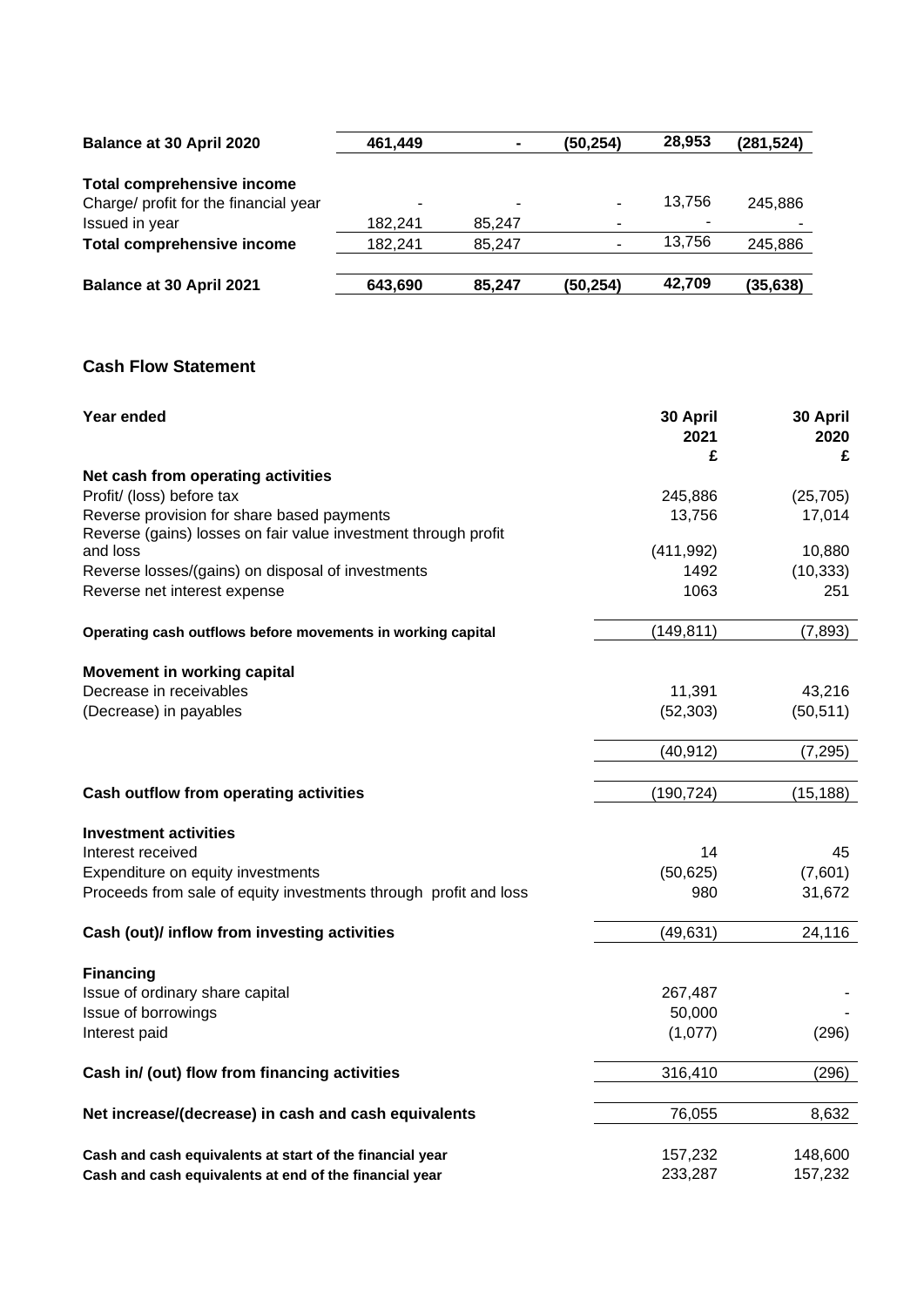# **Notes to the financial statements Year ended 30 April 2020**

#### **1. General information**

Marechale Capital plc is a company registered in England and Wales under the Companies Act 2006. The Company's principal activities are the provision of professional services advice and broking services to companies. The financial statements are presented in pounds sterling, the currency of the primary economic environment in which the Company operates.

The Company's registered office and principal place of business is 46 New Broad Street, London, EC2M 1JH. The Company's registered number is 03515836.

#### **2. Basis of preparation**

#### **a. Going concern**

In establishing the applicability of the going concern basis, the Directors have made enquiries as to the financial resources of the Company. The Company does not benefit from reliable repetitive income, and instead relies on deal-driven transactions whose timing is very difficult to predict accurately. Whilst the Directors are confident that they will generate enough income on an annual basis in order to continue as a going concern, they have 'alternative strategies' in place, e.g., informal arrangements with creditors and/or the ability to sell both Equity investments and/or Warrants should the need arise to overcome any potential shortterm cash flow shortage. Furthermore, in February the Company raised £268,000 in new equity (net of fundraising commission).

In order to preserve cash during Covid, as with many other businesses, the Company has benefitted from both the formal arrangement with HMRC whereby payment of monthly PAYE/NI was deferred until the September 2020 lockdown restrictions, now fully repaid, and through the Company's existing bankers, Barclays, via HMG backed guarantees. On 6 July 2020, the Company drew down in full a £50,000 'Bounce Back Loan' not repayable until July 2021 over 5 years in 60 monthly instalments of £833. Under the terms of the loan, no repayments or interest is payable for the first year, with an applicable interest rate of 2.5% thereafter and there are no penalties for early repayment. Furthermore, the Company benefitted from the HMRC Furlough Scheme relating to those staff who were unable to work during lockdown.

Whilst the Directors recognise that there is significant material uncertainty around going concern as a result of the current economic uncertainty and 2021 *Operating Loss*, the accounts have still been prepared on a going concern basis, which is supported by confidence over the ability to raise sufficient funds through the issue of further equity should the need arise.

#### **b. Basis of accounting**

These financial statements have been prepared in accordance with International Financial Reporting Standards ('IFRS') as adopted by the European Union, IFRS Interpretations Committee ('IFRS IC') interpretations and the Companies Act 2006 applicable to companies reporting under IFRS.

The financial statements have been prepared on the historical cost basis as modified by the valuation of certain financial instruments.

#### **3. Business and geographical segments**

The directors consider that there is only one activity undertaken by the Company, that of corporate finance advisory. All of this activity was undertaken in the United Kingdom.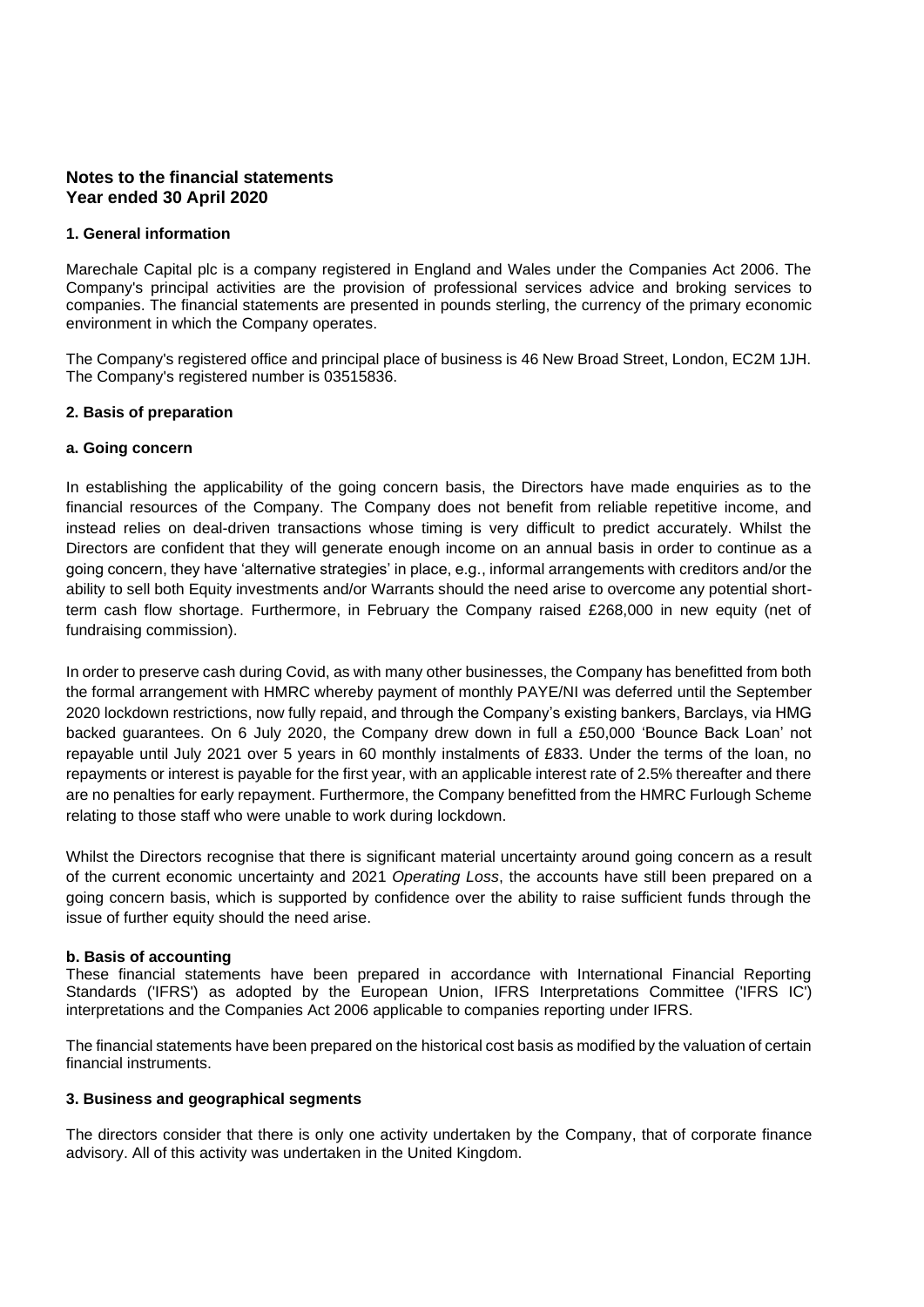|                                                                                                                                       | 2021<br>£                     | 2020<br>£                      |
|---------------------------------------------------------------------------------------------------------------------------------------|-------------------------------|--------------------------------|
| Broking commissions and fees earned from corporate finance                                                                            | 399,929                       | 476,743                        |
| 4. Other gains/ (losses)                                                                                                              |                               |                                |
| Realised (losses) on equity investments<br>Unrealised gains/ (losses) on equity investments<br>Unrealised gains/ (losses) on warrants | (1, 476)<br>322,860<br>89,132 | (1, 492)<br>(10, 211)<br>(669) |
|                                                                                                                                       | 410,516                       | (12,372)                       |

# **5. Earnings per share**

|                                                                                                      | <b>Earnings</b><br>2021<br>£ | <b>Earnings</b><br>2020<br>£ |
|------------------------------------------------------------------------------------------------------|------------------------------|------------------------------|
| Based on a profit/ (loss) of                                                                         | 245,886                      | (37,530)                     |
| Weighted average number of Ordinary Shares in                                                        | No. shares                   | No. shares                   |
| issue for the purpose of basic earnings per share                                                    | 62.772.480                   | 57,681,151                   |
| Weighted average number of Ordinary Shares in<br>issue for the purpose of diluted earnings per share | 70.626.730                   | 57.681.151                   |

# **6. Share capital – see also Statement of Changes in Equity (above)**

Options (number/weighted average exercise price ('WAEP'))

| $\sigma$ prono (number) weighted average exercise price (with $\eta$ | <b>Options</b><br>(number) | <b>WAEP</b><br>(p) |
|----------------------------------------------------------------------|----------------------------|--------------------|
| Outstanding and exercisable at 1 May 2019                            | 5,768,115                  | 1.12p              |
| Granted within the period                                            |                            |                    |
| Outstanding and exercisable at 30 April 2020                         | 5,768,115                  | 1.12p              |
| Granted within the period                                            | 4,354,927                  | 1.25p              |
| Exercised with the period                                            | (2,780,096)                | 1.12p              |
| Forfeited within the period                                          | (276, 870)                 | 1.12p              |
| Outstanding and exercisable at 30 April 2021                         | 7,066,076                  | 1.20 <sub>p</sub>  |

The options granted in 2018 generated a charge of £5,167 (2020: £17,014). The options granted in 2020 generated a charge of £8,589.

# **7. Other matters and Market Abuse Regulation (MAR) Disclosure**

The financial information for the year ended 30 April 2020 set out in this announcement does not constitute statutory financial statements, as defined in section 434 of the Companies Act 2006, but is based on the statutory financial statements for the year then ended. The auditors have issued an unqualified opinion on these financial statements; their report included the following statement:

#### **Material uncertainty relating to Going concern**

We draw attention to the Going Concern section of the Significant Accounting Policies of the Company financial statements which explains that the Company has unpredictable revenue due to the nature of Corporate Finance advisory and the reliance upon deal-driven transactions. The impact of Covid-19 and